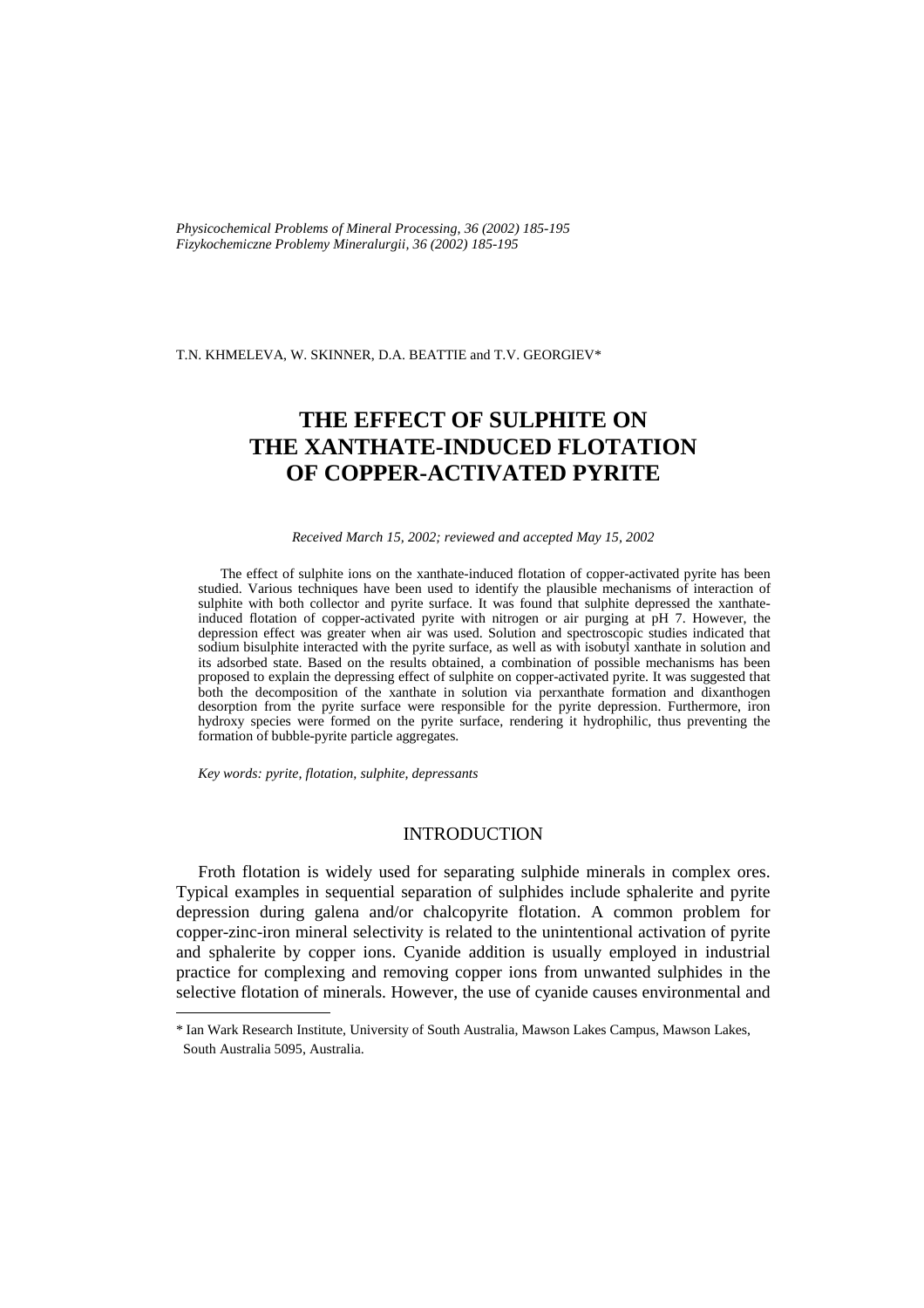safety problems. Sulphur-oxy species, such as sulphite  $(SO_3^2)$ , bisulphite  $(HSO_3)$ , metabisulphite  $(S_2O_5^2)$  or sulphur dioxide  $(SO_2)$ , have been used in some mineral processing operations as depressants instead of cyanide.

Different mechanisms have been proposed to explain the effect of sulphite on the selective depression of sulphide minerals. In general, these mechanisms can be divided into two main categories. The first category involves interaction of sulphite ions with the mineral surface. Misra et. al (1985) suggested two mechanisms of depression including the formation of a metal sulphite hydrophilic surface layer and consumption of copper ions in solution by sulphite. As a result of this interaction, some insoluble copper sulphite precipitates are formed rendering the mineral surface hydrophilic (Misra et. al 1985). Also, it has been shown that adsorbed sulphite species interact with mineral sulphur species and this may decrease the surface hydrophobicity (Li et. al 1995). The second category includes the interaction of sulphite with collector either in solution or its adsorbed state. Yamamoto (1980) found that sulphite ions decomposed the xanthate collector in solution via perxanthate formation. Miller (1970) reported desorption of pre-adsorbed collector species such as dixanthogen by sulphite ions. Illyuvieva et. al (1984) proposed a mechanism involving the consumption of dissolved oxygen by sulphite. In this particular case, the Eh of the solution might be reduced because of sulphite oxidation to sulphate. Due to the lack of oxygen in solution, the formation of dixanthogen and collector adsorption may also be minimised (Illyuvieva et. al 1984).

Still, the action and mechanisms of sulphur-oxy reagents are not well understood, particularly when applied to copper-activated pyrite. The aim of this current work is to study the effect of sulphite on the xanthate-induced flotation of copper-activated pyrite and identify the mechanisms, which are involved in the interaction of sulphite both with the pyrite surface and collector (xanthate) species.

## EXPERIMENTAL

#### MATERIALS AND REAGENTS

The pyrite sample was obtained from the Huanzala Mine, Peru. The elemental composition of pyrite analysed by ICP-MS (Inductively Coupled Plasma - Mass Spectroscopy) is shown in Table 1.

| Mineral | Chemical elements present (Wt.%) |   |      |      |          |      |      |    |    |  |
|---------|----------------------------------|---|------|------|----------|------|------|----|----|--|
|         | Fe                               | ື | Сa   | Mε   | Mn       | c:   | Pb   | ال | Zn |  |
| Pyrite  | 44.93                            |   | 0.45 | 0.08 | $0.02\,$ | 0.69 | 0.02 |    |    |  |

Table 1. Chemical assay of the pyrite sample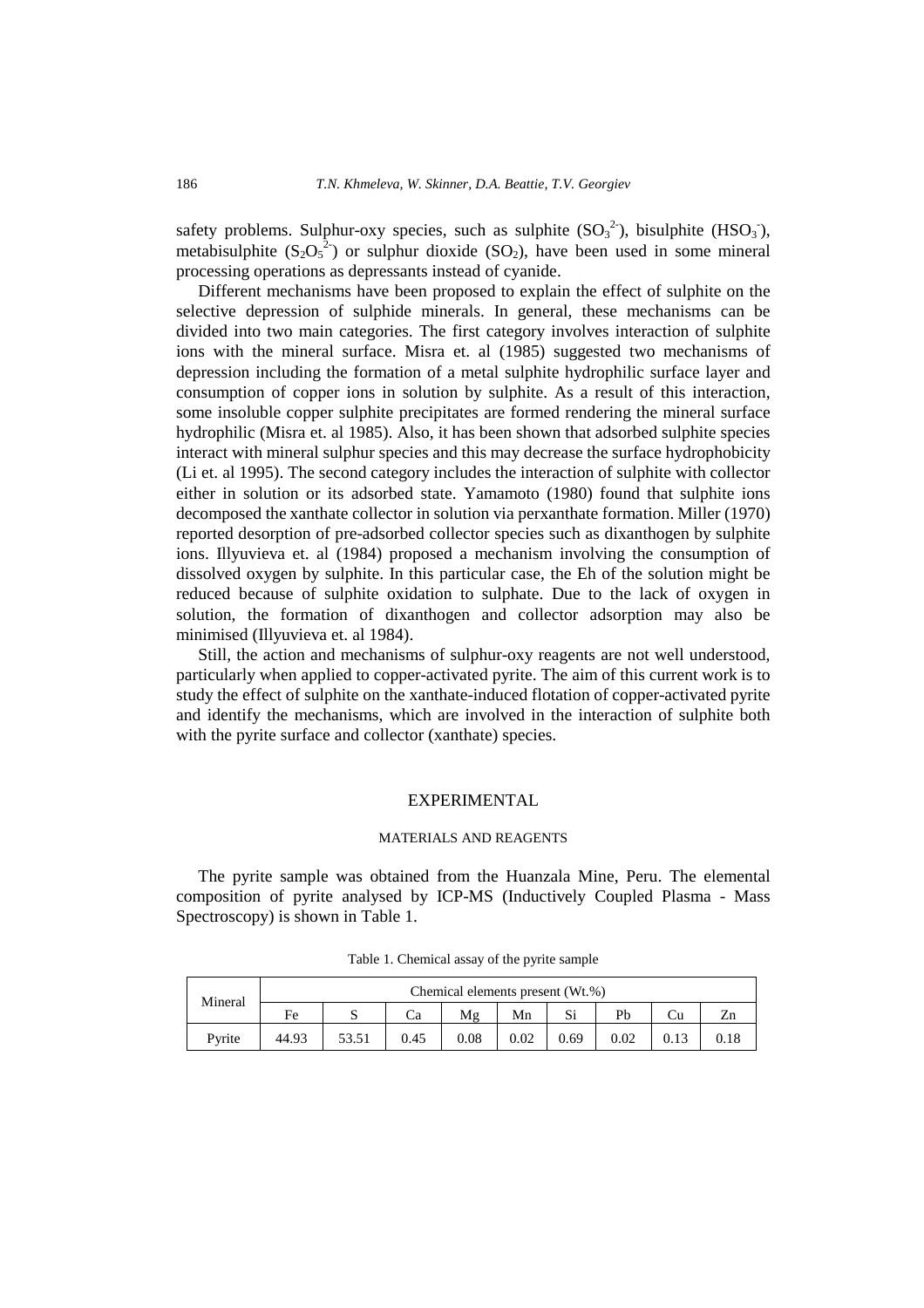All chemicals were of analytical grade. Cupric nitrate  $(Cu(NO_3)$ <sup>2</sup> · 3H<sub>2</sub>O) was used to introduce copper ions during the conditioning time. Sodium isobutyl xanthate (C4H9OCSSNa, abbreviated as SIBX) and polypropylene oxide methanol (Dowfroth 250) were added in the experiments as a flotation collector and frother, respectively. The sulphite reagent used in the current studies as a depressant was sodium bisulphite (NaHSO<sub>3</sub>). The slurry pH values of 7 and 9 were controlled using HCl solutions and a carbonate/bicarbonate buffer, respectively. Deionised water was used throughout the experimental work.

## MINERAL GRINGING, CONDITIONING AND FLOTATION EXPERIMENTS

A known mass (50 grams) of pyrite was wet ground at 30% solids in a Fritsch ball centrifuge mill (200 ml volume) for 7 minutes. The  $d_{80}$  of the ground mineral was around 38 microns. After grinding, the slurry was washed from the mill into a 500 ml Gliwice flotation cell. The pulp was conditioned in 5 stages and four concentrates and the final tail were collected. The total time of flotation was 8 minutes. Wet and dry weights were measured for all flotation products. The pulp pH was kept constant during the flotation batch tests. Nitrogen (or air) purging was used throughout the study. The pulp Eh was measured using an  $Hg/Hg_2Cl_2$  electrode. A summary of the experimental procedure is schematically shown in Figure 1.



Fig. 1. Schematic presentation of the flotation procedure

#### FOURIER TRANSFORM INFRARED SPECTROSCOPY (FTIR)

Fourier Transform Infrared spectra were obtained using a Nicolet Magna 750 spectrometer. The pyrite samples for FTIR analysis were prepared in a similar manner to the flotation experiments. The pulp pH was kept constant at around 7, while the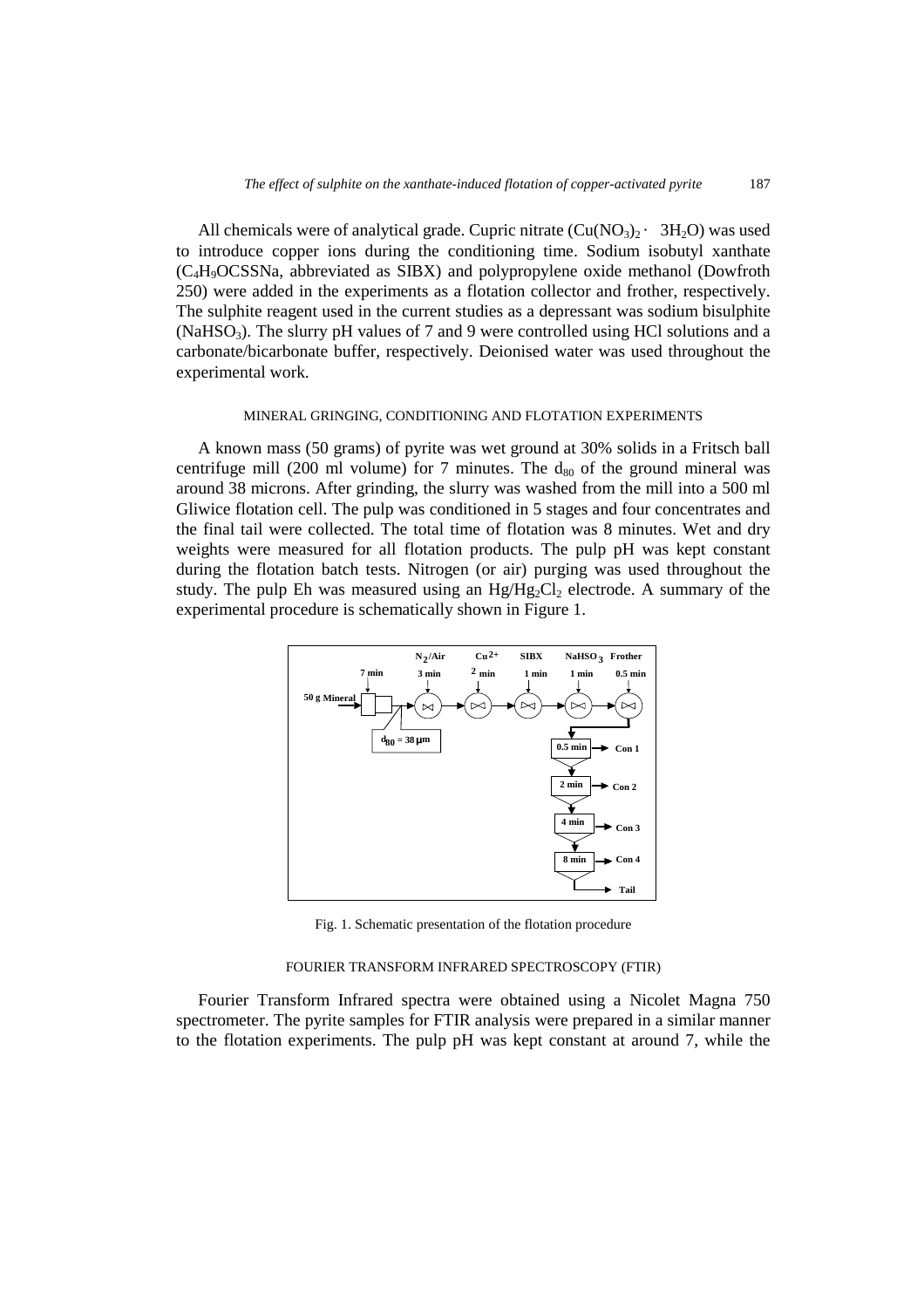slurry was nitrogen purged. After conditioning and filtration, the pyrite sample was placed in the cup of a Spectra Tech diffuse reflectance accessory apparatus. The contribution from pyrite was subtracted from all infrared spectra and the respective subtraction factors were close to 1.

## UV-VISIBLE SPECTROSCOPY

A Varian CARY 5E spectrometer was used to determine the concentration of the xanthate remaining in solution before and after the addition of sodium bisulphite. Isobutyl xanthate was added to a 100 ml conditioning vessel containing deionised water that had been pre-purged with nitrogen prior to collector addition. The pH was adjusted to 7. The spectrum of xanthate was recorded within the range from 200 to 400 nm. Sodium bisulphite was then added and the absorption spectra were recorded as a function of time.

## ION CHROMATOGRAPHY

A Water 431 conductivity detector was employed to determine sulphite stability and any adsorption onto pyrite in the presence and absence of adsorbed copper. Sulphur-oxy species in solution, i.e., sulphate  $(SO_4^2)$  and sulphite  $(SO_3^2)$ , were measured using Waters Ion Chromatography Method with an IC-Pak A HC column. UV adsorption at 220 nm was used for the IC measurements. The pyrite samples were prepared in a similar way as in the flotation experiments shown in Figure 1. The pulp pH was kept constant at 9 using a carbonate/bicarbonate buffer and the slurry was nitrogen purged. After conditioning, the suspension was filtered to remove the solids and the amount of residual sulphite species was determined as a function of time.

## RESULTS

#### FLOTATION STUDY

Figures 2 and 3 show the effect of sodium bisulphite on the flotation recovery of copper-activated pyrite pre-treated with isobutyl xanthate at pH 7 and 9, respectively. Table 2 presents the flotation data that have been analysed using the following first order kinetic equation (Lynch et. al 1981):

$$
R=R_{max}(1-e^{-kt})
$$
 (1)

where *R* is the percent of pyrite recovered at time  $t$ ,  $R_{max}$  is the maximum flotation recovery at infinite time and  $k$  is the flotation rate constant  $(\text{min}^{-1})$ .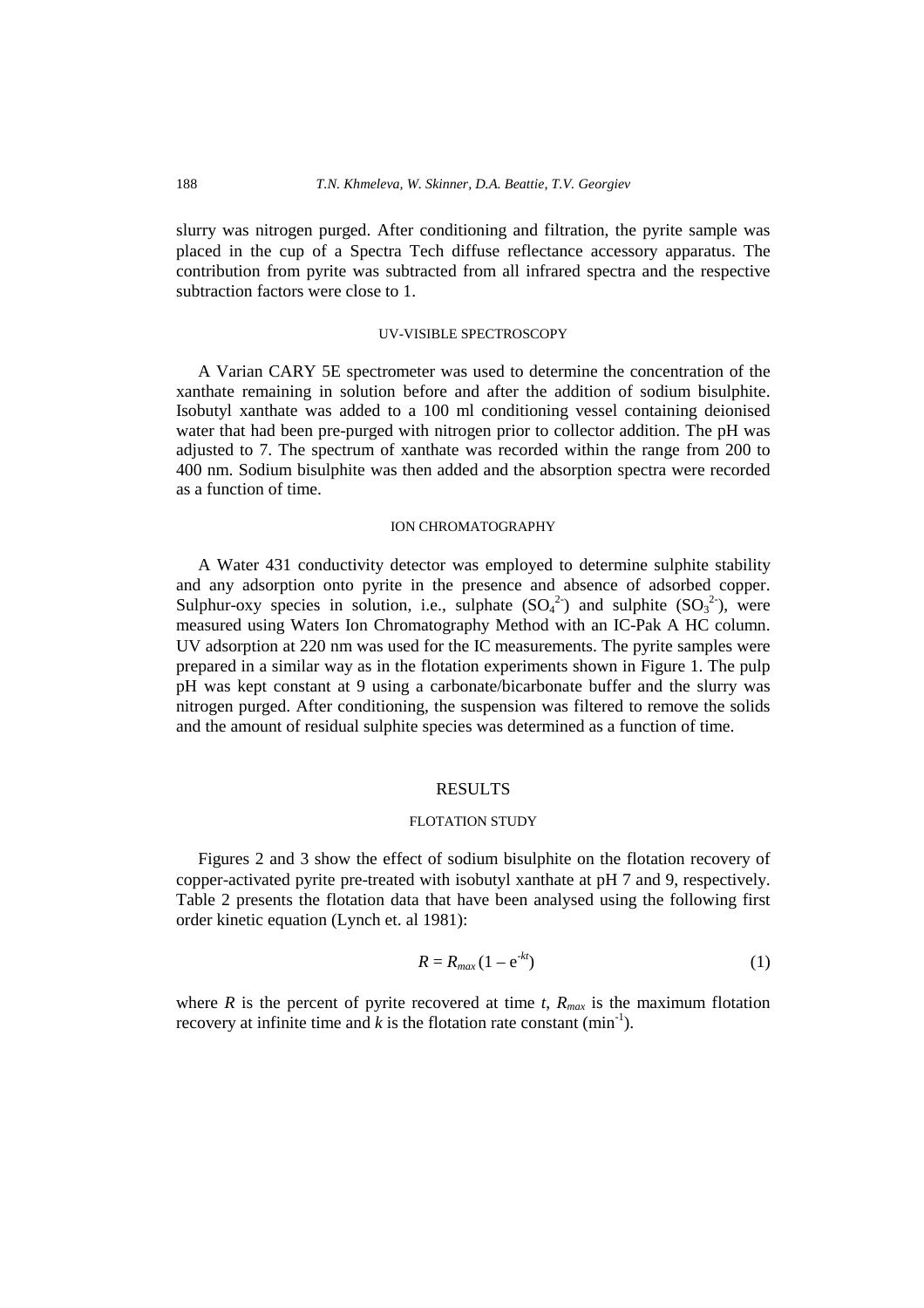Under the experimental conditions studied (at pH 7 and 9), the effect of sodium bisulphite on the xanthate-induced flotation of copper-activated pyrite with nitrogen purging was found to be similar. In the presence of sulphite, the recovery of pyrite was reduced from 69.7% to 53.2% at pH 7 and from 69.3% to 57.7% at pH 9. During all flotation tests, a decrease in Eh of 40 mV was observed after sodium sulphite addition, which suggested a possible consumption of dissolved oxygen by sulphite ions.

|                                                | pH7       |      | pH9                                       |      |  |
|------------------------------------------------|-----------|------|-------------------------------------------|------|--|
| <b>Experiment</b> description                  | $R_{max}$ | k    | $R_{max}$<br>18.0<br>19.5<br>69.3<br>57.7 | k    |  |
| Pyrite only                                    | 15.2      | 0.30 |                                           | 0.30 |  |
| Pyrite + $Cu^{2+}$                             | 20.4      | 0.50 |                                           | 0.50 |  |
| Pyrite + $Cu^{2+}$ + SIBX                      | 69.7      | 0.86 |                                           | 0.88 |  |
| Pyrite + $Cu^{2+}$ + SIBX + NaHSO <sub>3</sub> | 53.2      | 0.90 |                                           | 0.85 |  |

Table 2. Maximum flotation recovery (*Rmax*) and rate constant (*k*) of pyrite as a function of pulp pH



Fig. 2. Effect of sodium bisulphite on the flotation recovery of copperactivated pyrite pre-treated with isobutyl xanthate. All tests at pH 7, in nitrogen (empty symbols) and with air purging (filled symbols).

 $[Cu(NO<sub>3</sub>)<sub>2</sub>] = 2.6 \times 10<sup>-4</sup>$  mol dm<sup>-3</sup>;  $[SIBX] = 1.1 \times 10^{-4}$  mol dm<sup>-3</sup>;  $[NaHSO<sub>3</sub>] = 1.9 \times 10^{-3}$  mol dm<sup>-3</sup>



 $[Cu(NO<sub>3</sub>)<sub>2</sub>] = 2.6 \times 10<sup>-4</sup>$  mol dm<sup>-3</sup>;  $[SIBX] = 1.1 \times 10^{-4}$  mol dm<sup>-3</sup>;  $[NaHSO<sub>3</sub>] = 1.9 \times 10<sup>-3</sup>$  mol dm<sup>-3</sup>

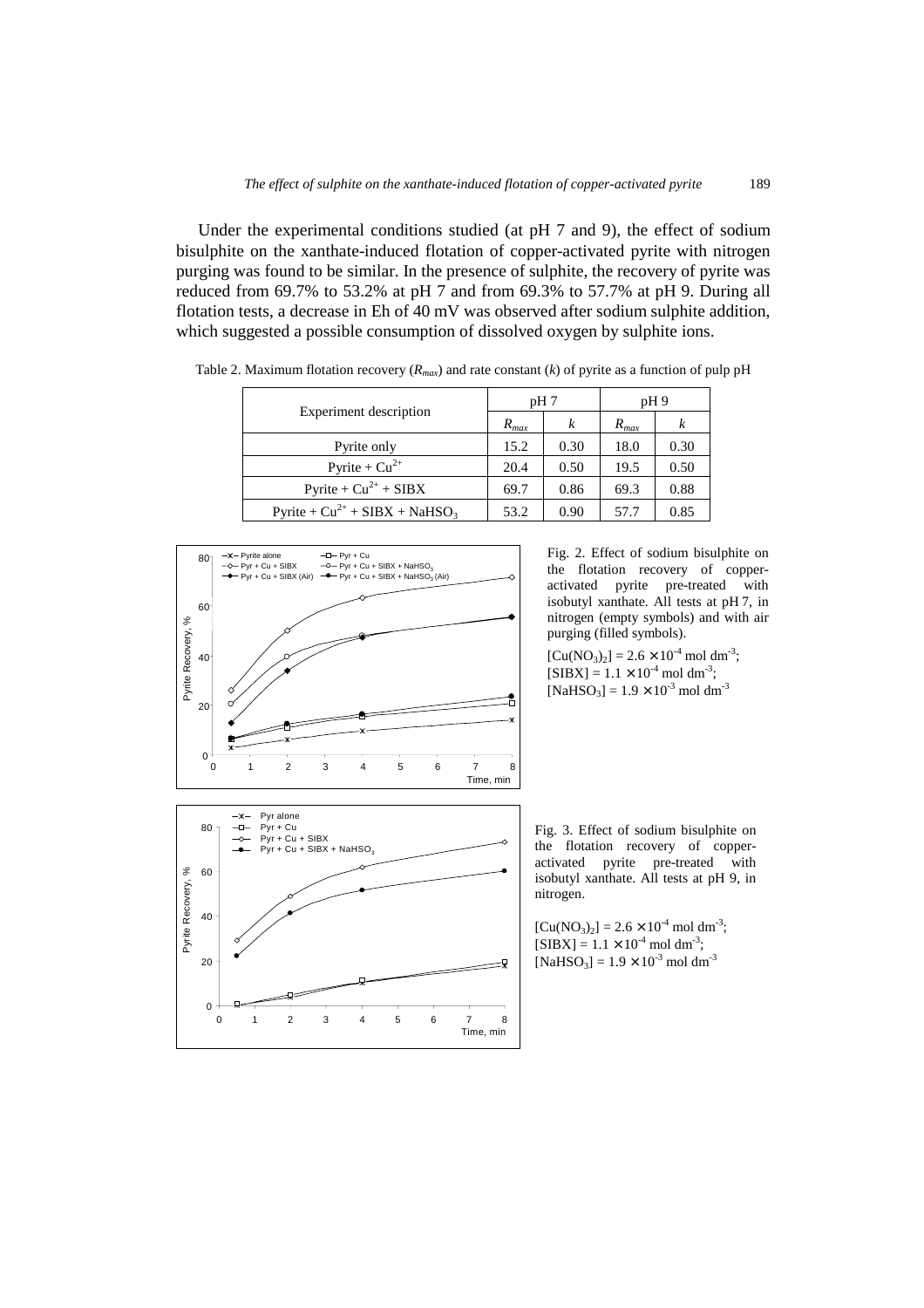## 190 *T.N. Khmeleva, W. Skinner, D.A. Beattie, T.V. Georgiev*

Additional flotation experiments were carried out with air purging to identify the effect of air on the xanthate-induced flotation of copper-activated pyrite either in the presence or absence of sodium bisulphite (at pH 7). In this case, the xanthate-induced flotation of copper-activated pyrite in an air atmosphere was lower compared to the same experiment with nitrogen purging. Recovery of pyrite was 71.8% in nitrogen and 55.6% in air. The combination of sodium bisulphite and air purging decreased the recovery of pyrite even further, from 55.6% to 32% (Figure 2).

Unless otherwise stated, pH 7 was chosen for additional spectroscopic studies conducted to identify the depression effects of sodium bisulphite on the xanthateinduced flotation of copper-activated pyrite.

## FTIR STUDY

Figure 4 shows DRIFT FTIR spectra of adsorbed isobutyl xanthate on the surface of copper-activated pyrite at pH 7 with nitrogen purging in the absence and presence of sodium bisulphite.



Fig. 4. Infrared spectra of isobutyl xanthate adsorbed on copper-activated pyrite conditioned at pH7, in nitrogen: (a) in the absence of sodium bisulphite, (b) in the presence of  $NaHSO<sub>3</sub>$ 

 $[Cu(NO<sub>3</sub>)<sub>2</sub>] = 1.0 \times 10<sup>-3</sup>$  mol dm<sup>-3</sup>;  $[SIBX] = 1.1 \times 10^{-3}$  mol dm<sup>-3</sup>;  $[NaHSO<sub>3</sub>] = 1.0 \times 10^{-2}$  mol dm<sup>-3</sup>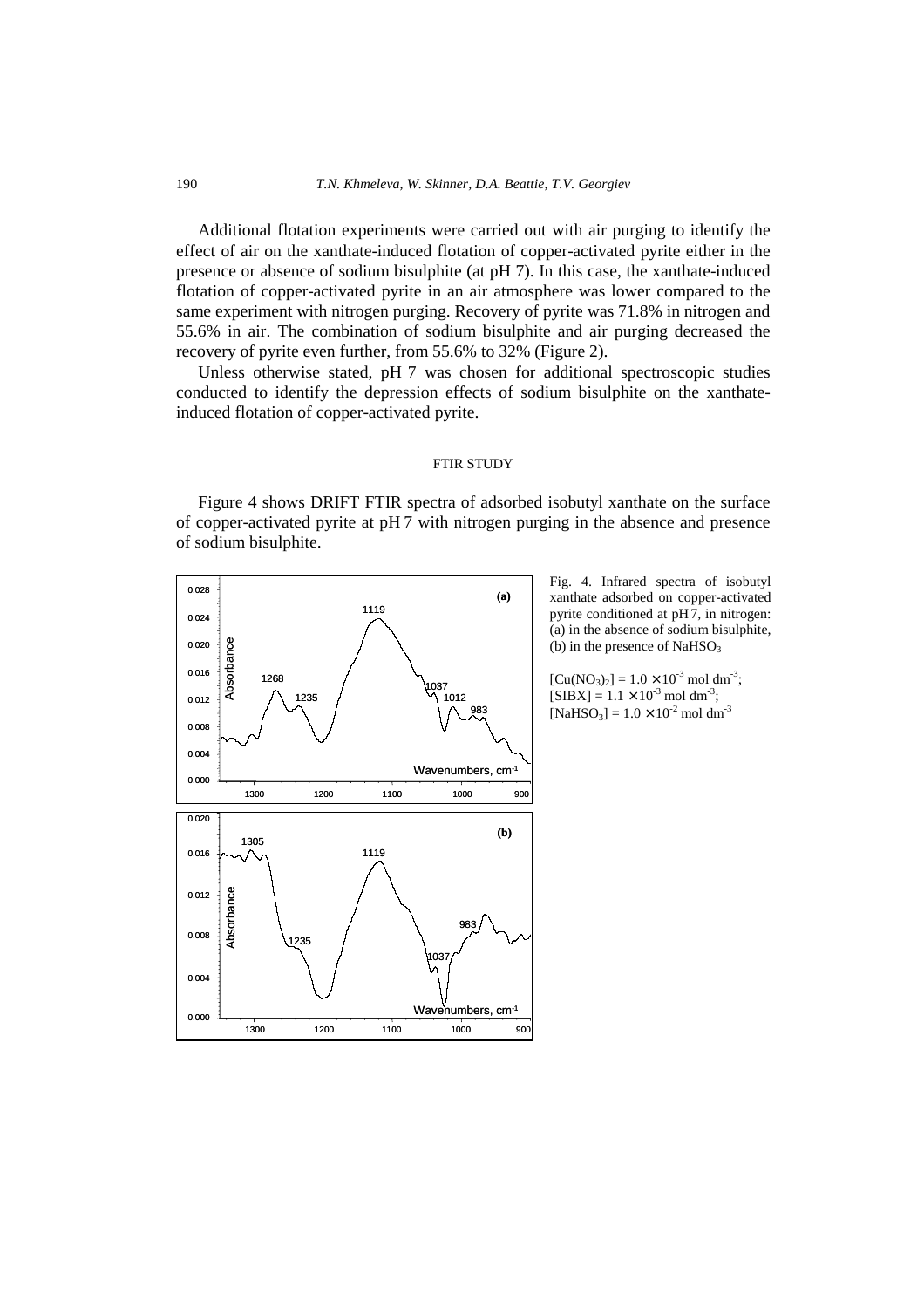The infrared bands observed in Figure 4a at  $1230 - 1270$  cm<sup>-1</sup> are characteristic of dixanthogen (Poling 1961; Leppinen et. al 1988, 1989; Prestidge et. al 1993). The broad peak at  $1120 \text{ cm}^{-1}$  is due to incomplete subtraction of pyrite. In the presence of sodium bisulphite, the bands owing to isobutyl dixanthogen disappeared with loss of structure within the  $1000 - 1100$  cm<sup>-1</sup> region (Figure 4b).

## UV-VISIBLE STUDY

The adsorption spectra for the interaction of isobutyl xanthate with sodium bisulphite in solution have been recorded as a function of time at pH 7, as shown in Figures 5. It is clear that the initial xanthate concentration (peak at 301 nm) decreased with time, while at the same time, an adsorption band at 347 nm appeared (Figure 5). This suggested that an intermediate product of the xanthate decomposition, known as perxanthate, was formed (Yamamoto 1980). In approximately 15 minutes, xanthate was completely decomposed and virtually no xanthate or perxanthate were detected, as shown in Figure 6.



Fig. 5. UV spectra of isobutyl xanthate solution in the presence of sodium bisulphite as a function of time

All tests in the presence of  $1.9 \times 10^{-3}$ mol dm<sup>-3</sup> NaHSO<sub>3</sub> added after pyrite conditioning with  $1.1 \times 10^{-4}$  mol dm<sup>-3</sup> [SIBX], pH 7, in nitrogen

Fig. 6. Decomposition of sodium isobutyl xanthate (measured at 301 nm) in the presence of  $1.9 \times 10^{-3}$  mol dm-3 sodium bisulphite as a function of time, pH 7, in nitrogen

 $[SIBX] = 1.1 \times 10^{-4}$  mol dm<sup>-3</sup>;  $[NaHSO<sub>3</sub>] = 1.9 \times 10<sup>-3</sup>$  mol dm<sup>-3</sup>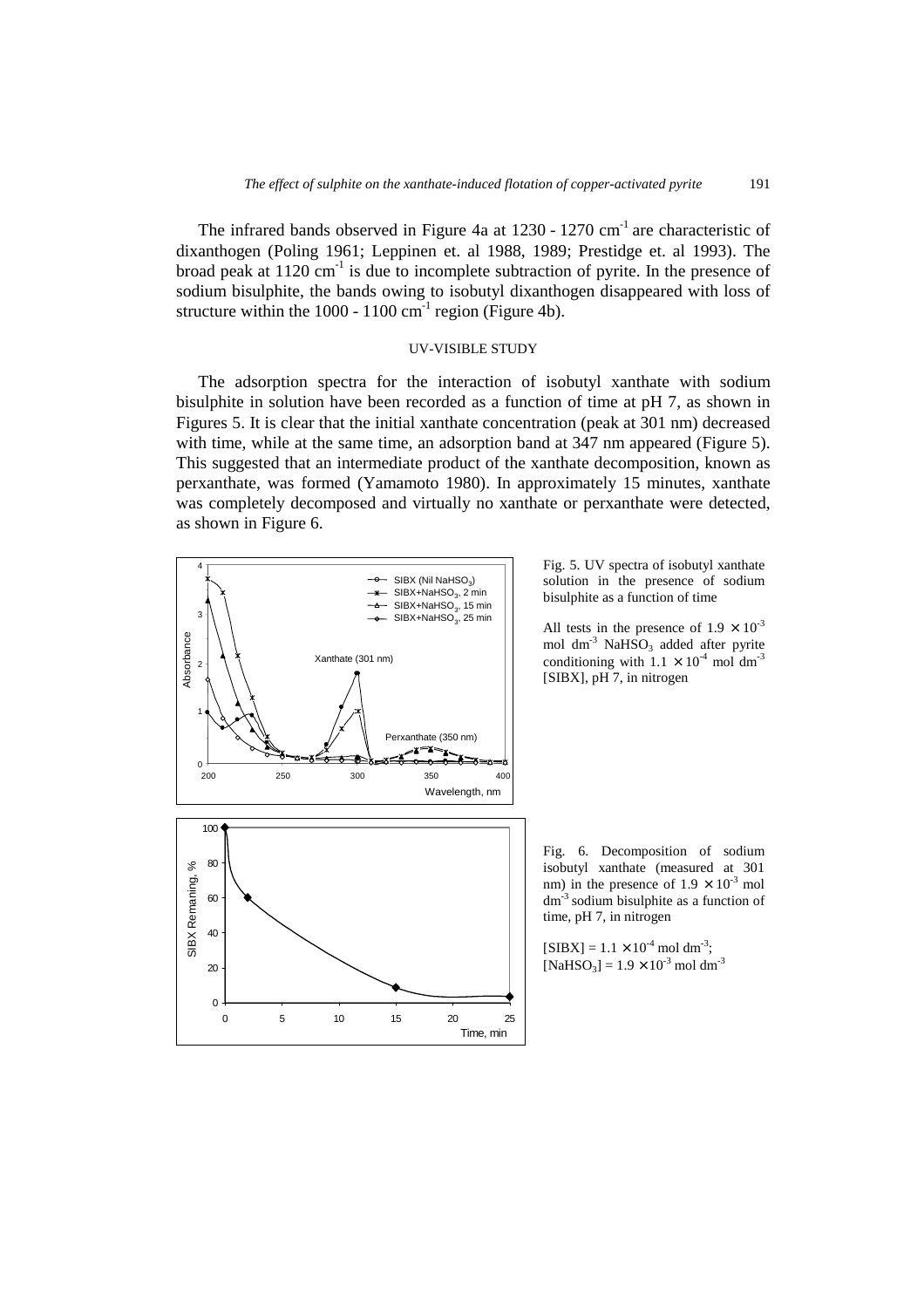## ION CHROMATOGRAPHY STUDY

Figure 7 shows the stability of sulphite and adsorption onto pyrite in the presence and absence of copper ions at pH 9. The results are presented as sulphite  $(SO_3^2)$  and sulphate  $(SO_4^2)$  residual concentrations in solution versus time. In both cases, compared to their initial concentrations, the amount of sulphite remaining in solution decreases, while the amount of sulphate increases after 25 minutes of conditioning. However, in the presence of copper ions, less sulphite is detected in solution and the formation of sulphate is more rapid.



Fig. 7. Sulphite stability and adsorption onto pyrite measured by IC in the presence and absence of copper ions, at pH 9 (nitrogen purging)

 $[Cu(NO<sub>3</sub>)<sub>2</sub>] = 2.6 \times 10<sup>-4</sup>$  mol dm<sup>-3</sup>;  $[NaHSO<sub>3</sub>] = 1.9 \times 10<sup>-3</sup>$  mol dm<sup>-3</sup>

## DISCUSSION

Flotation data have shown that at pH 7 and 9 sodium bisulphite acts as a depressant for the xanthate-induced flotation of copper-activated pyrite with nitrogen or air purging. However, the depression effect of sulphite with air purging was found to be greater. It is possible that more oxidation products were formed on the pyrite surface with air purging, rendering it more hydrophilic (Figures 2). The depression of pyrite by sulphite may be explained by the results obtained from the spectroscopic and solution studies.

Infrared analysis has indicated that under the experimental conditions tested, isobutyl xanthate adsorbed on the surface of copper-activated pyrite in the form of dixanthogen. The addition of sodium bisulphite resulted in dixanthogen desorption (Figure 4). Since dixanthogen is the collector species responsible for pyrite flotation (Fuerstenau et. al 1968; Majima and Takeda 1968; Huiatt 1969; Huang and Miller 1978; Montalti 1994), desorption of dixanthogen from the surface can lead to the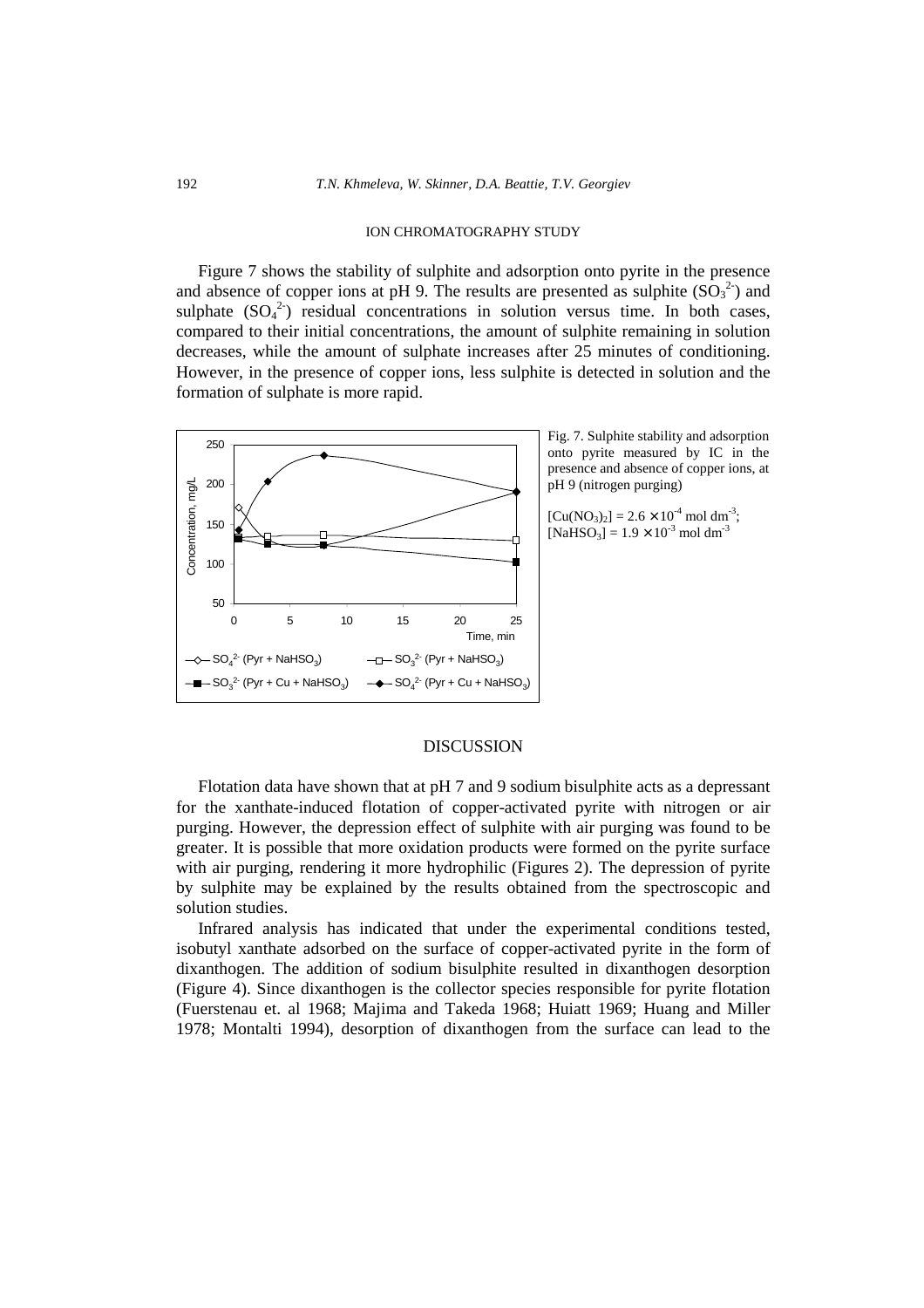pyrite depression. Moreover, it was noticed that the introduction of sulphite decreased the pulp redox potential by 40 mV. Consequently, sulphite addition may also reduce the xanthate adsorption due to the lack of oxygen in solution, thus limiting dixanthogen formation (Miller 1970; Shen et. al 2001).

The results from UV-visible spectroscopy may further explain the decrease in the recovery of pyrite. It has been demonstrated that sulphite decomposed the xanthate ions in solution, as well as these present at the pyrite surface (Figures 5 and 6). Perxanthate was formed (at 350 nm) during the xanthate decomposition. A similar mechanism was proposed by Yamamoto (1980), who identified the products of the ethyl xanthate decomposition by sulphite as ethanol, thiosulphate and carbon dioxide.

Furthermore, the ion chromatography study has illustrated that less sulphite and more sulphate ions were found in solution when both sodium bisulphite and copper ions were present. It is likely that copper ions promoted the sulphite oxidation to sulphate. Sulphite ions also promoted the surface oxidation of copper-activated pyrite rendering it hydrophilic, thus reducing the floatability of pyrite particles (Figure 7). It was hence suggested that the consumption of sulphite from solution could be due to the sulphite adsorption on the mineral surface, sulphite oxidation to sulphate and surface precipitation of sulphite. Moreover, some additional sulphate in solution can be due to the direct oxidation of the pyrite surface (Hoyack at. al 1987).

Based on the results obtained in the current work, a compound effect of sulphite on the pyrite flotation has been suggested. It was found that under the studied experimental conditions, a combination of four mechanisms was responsible for the depression of the xanthate-induced flotation of copper-activated pyrite by sulphite, namely:

i) Xanthate decomposition in solution via perxanthate formation (Yamamoto 1980):

 $ROCSS + HSO<sub>3</sub> + SO<sub>3</sub><sup>2</sup> + O<sub>2</sub> \rightarrow ROCSSO \rightarrow ROH + 2S<sub>2</sub>O<sub>3</sub><sup>2</sup> + CO<sub>2</sub>$ 

ii) Desorption of dixanthogen from the pyrite surface (Miller 1970):

 $Fe(C_4H_9OCSS)_2 + HSO_3^- \rightarrow 2C_4H_9OCSS^- + FeSO_3 + H^+$ 

iii) Consumption of dissolved oxygen by sulphite ions, accompanied by a drop of the pulp redox potential (Illyuvieva et. al 1984):

$$
HSO_3^- + 1/2O_{2(aq)} \rightarrow SO_4^{2-} + H^+
$$

iv) Pyrite oxidation by sulphite ions, rendering the mineral surface hydrophilic (accompanied by an oxidation of thiosulphate to sulphate):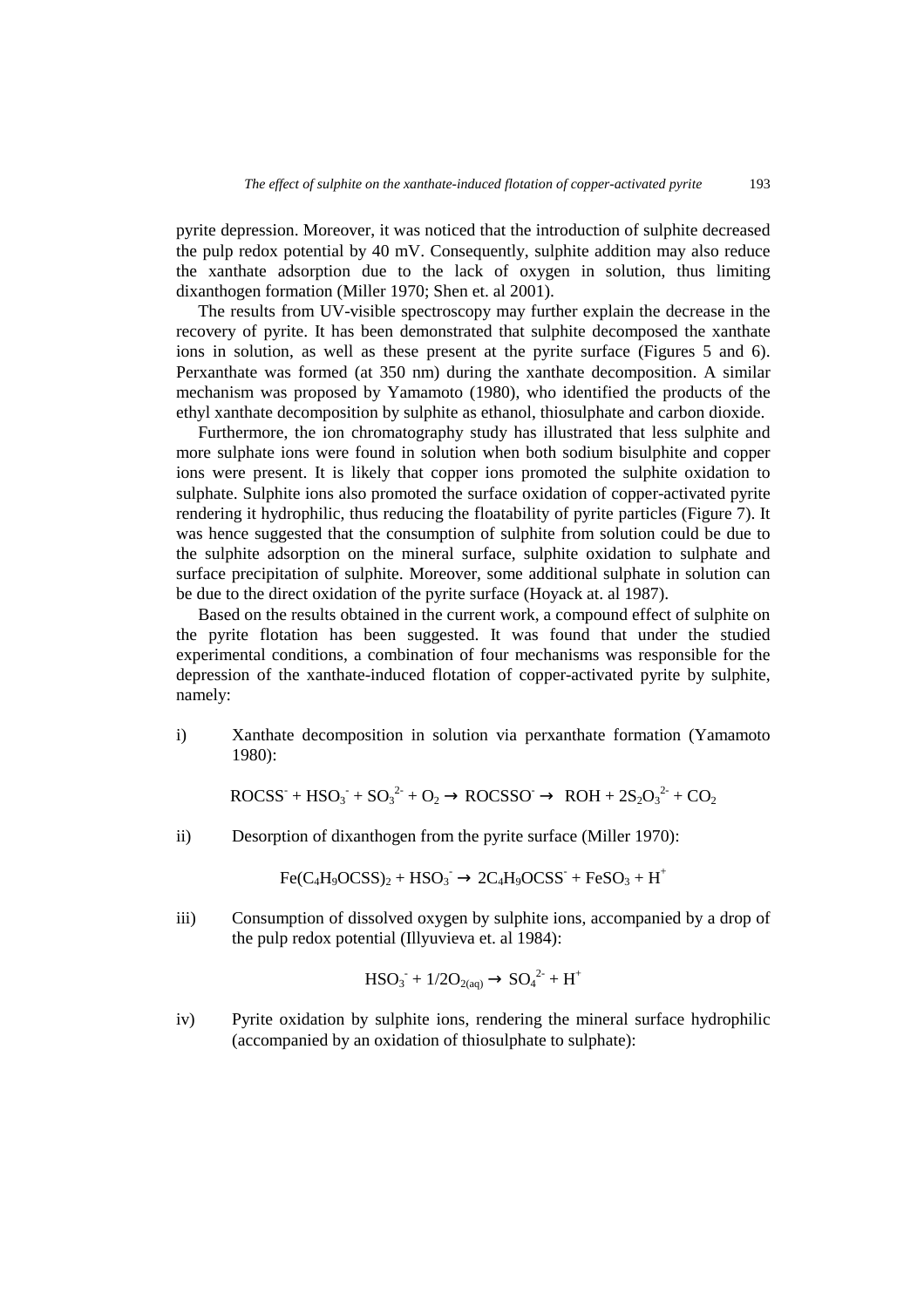$\text{FeS}_2 \rightarrow \text{FeS} + \text{S}^0$  (Abramov and Avdohin 1997)

 $S^0$  + HSO<sub>3</sub><sup>-</sup> → S<sub>2</sub>O<sub>3</sub><sup>2-</sup> + H<sup>+</sup> (Li et. al 1995)

## **CONCLUSION**

Sulphite depressed the xanthate-induced flotation of copper-activated pyrite at pH 7 and 9. The depressant effect of sulphite ions can be improved using air purging instead of nitrogen. Spectroscopic and solution studies revealed that depression of the pyrite flotation was due to the sulphite interaction with the isobutyl xanthate in solution and its adsorbed state, as well as with the pyrite surface itself.

The specific effect of sulphite ions on the surface chemistry of copper-activated pyrite pre-treated with isobutyl xanthate will be further determined using XPS and ToF-SIMS analyses. These spectroscopic techniques will allow identifying the type and exposure of the surface species that may be responsible for the pyrite depression. This study is ongoing and the results obtained will be discussed in a future work.

### **REFERENCES**

- ABRAMOV A.A. and AVDOHIN V.M. (1997), *Oxidation of sulphide minerals in beneficiation processes.* Gordon and Breach Science Publisher.
- FUERSTENAU M.C., KUHN M.C., ELIGILLANI D.A. (1968), *The role of dixanthogen in the flotation of pyrite*. Trans. SME/AIME, 241, 148.
- HOYACK M.E., RAGHAVAN S. (1987), *Interaction of aqueous sodium sulphite with pyrite and sphalerite*. Trans. Inst. Min. Metall. (Sect. C) 96, 173-178.
- HUANG H.H. AND MILLER J.D. (1978), *Kinetics and thermochemistry of amyl xanthate adsorption by pyrite and marcasite*. Int. J. Miner. Process., 5, 241.
- HUIATT J.L. (1969), *A study of the oxidation of the flotation collectors KETX and ammonium diethyl dithiophosphate*. M.Sc.Thesis, University of Utah.
- ILLYUVIEVA G.V., GORSHTEIN A.E., TOROPOVA M.N. (1984), *Role of sulphite and thiosulphate ions in the copper-nickel sulphide ore flotation process*. Chem. Abs., 101: 175164n.
- LEPPINEN J.O., BASILIO C.I., YOON R.H. (1988), In: Proc. 2<sup>nd</sup> Int. Symp. on Electrochemistry in Mineral and Metal Processing, P.E. Richardson and R. Woods (Editors), Atlanta, Georgia. The Electrochemical Society, Pennington, NJ, pp. 49-65.
- LEPPINEN J.O., BASILIO C.I., YOON R.H. (1989), *In-situ FTIR studies of ethyl xanthate adsorption on sulphide minerals under conditions of controlled potential*. Int. J. Miner. Process., 26, 259-274.
- LI J., MILLER J.D., WANG R.Y., LE VIER M. (1995), *The ammoniacal thiosulfate system for precious metal recovery*. In: Proceedings XIX Int. Mineral Processing Congress, SME, Littleton, Colorado, USA, vol. 4, pp. 37-42.
- LYNCH A.J., JOHNSON N.W., MANLAPIG E.V., THORNE C.G. (1981), *Mathematical models of flotation. In: Mineral and Coal Flotation Circuits. Their Simulation and Control. Developments in* Mineral Processing, Elsevier, Amsterdam, pp. 57-96.
- MAJIMA H. AND TAKEDA M. (1968), *Electrochemical studies of the xanthate-dixanthogen system of pyrite*. Trans. AIME., 241, 431.